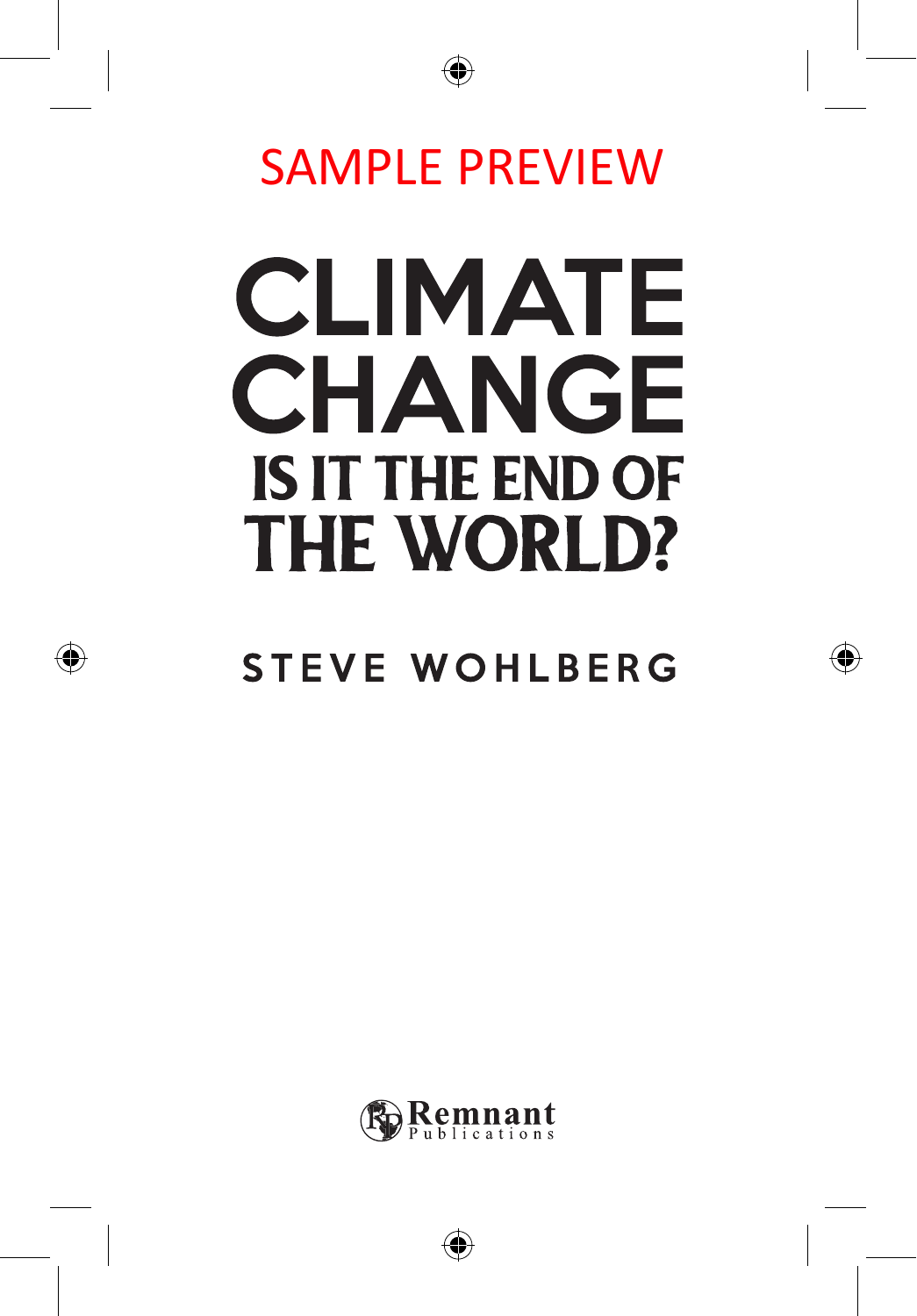

Copyright © 2020 by Remnant Publications, Inc.

All Rights Reserved.

Published by Remnant Publications, Inc. 649 East Chicago Road Coldwater MI 49036 www.remnantpublications.com

Cover design by David Berthiaume Text design by Greg Solie • Altamont Graphics

> ISBN: 978-1-629132-48-8 SW1043



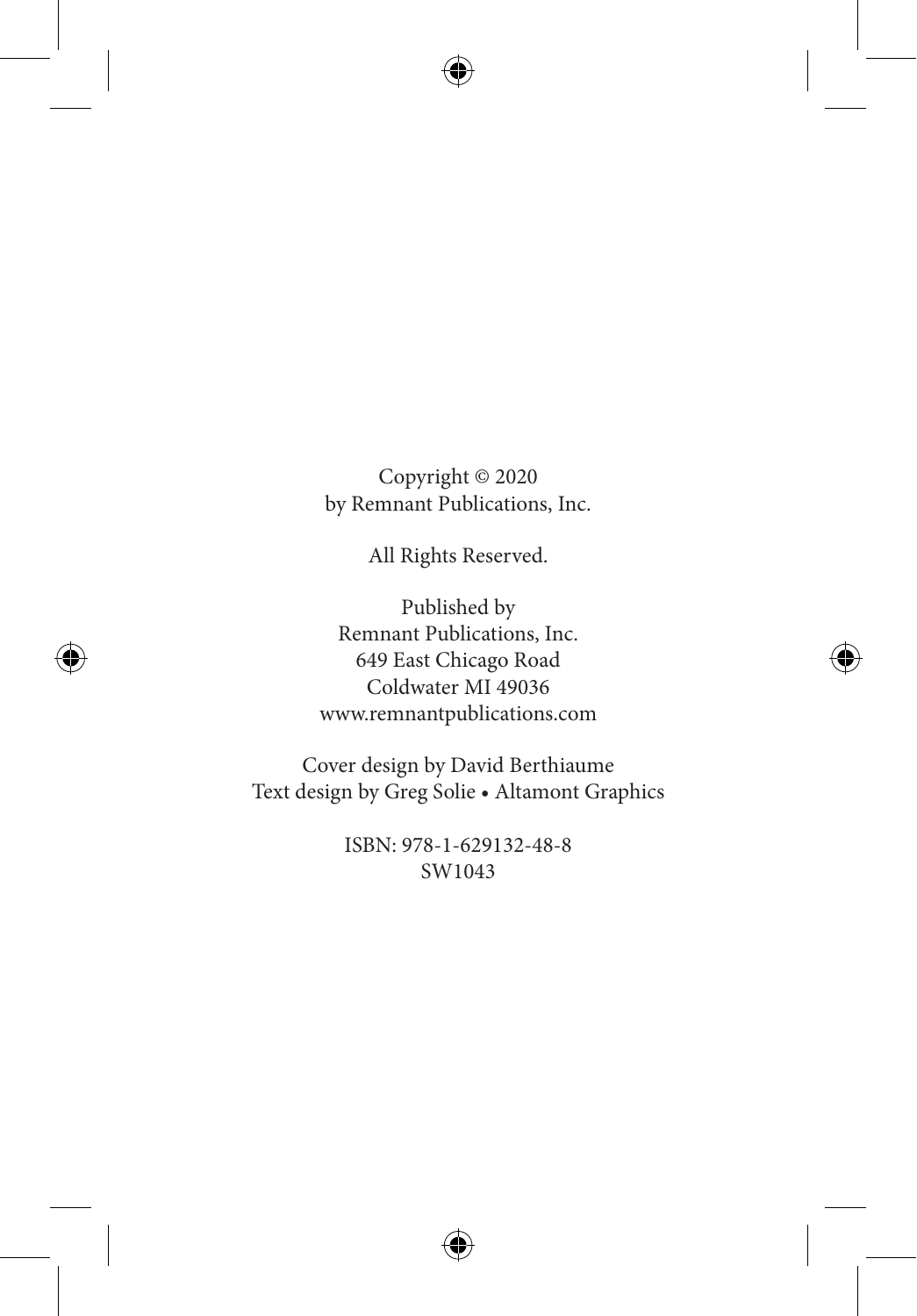

### CLIMATE **CHANGE** IS IT THE END OF THE WORLD?

"Men's hearts failing them from fear and the expectation of those things which are coming on the earth." —A prediction from Jesus Christ, recorded in Luke 21:26 (NKJV)

The United Nations is terrified of it. Millions of<br>protestors wave signs in cities across the globe<br>about it. News agencies report on it. Musicians protestors wave signs in cities across the globe about it. News agencies report on it. Musicians sing about it. Children are so frightened of it that they're ditching school to make their voices heard. Nearly 200 nations on earth have signed agreements about it. Legislators are passing laws about it. Countless YouTube videos warn about it. Social media is ablaze over it.

What is this feared threat to the future of humanity? It's called "Climate Change."

"Wake up!" we're being warned. "If we don't act quickly to counteract climate change, doom awaits us." Here's just a small sample of recent headlines, quotes from news articles, and warnings in various government and scientific reports:

> "Climate change is the defining issue of our time…Let there be no doubt about the urgency of the crisis."<sup>1</sup>

3

<sup>1</sup> See https://www.un.org/sg/en/content/sg/statement /2018-09-10/secretary-generals-remarks-climate-changedelivered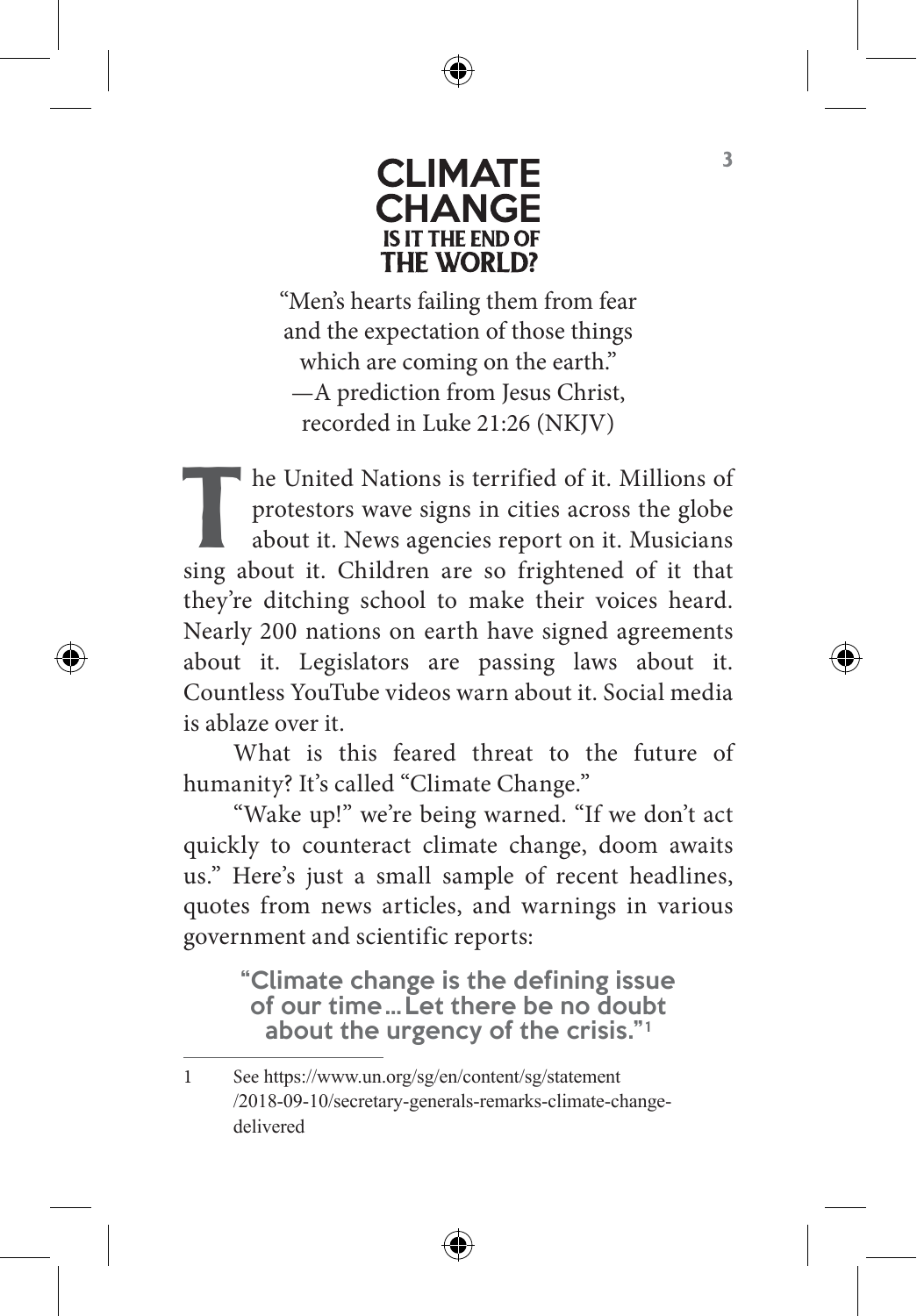"15,000 scientists in 184 countries warn about negative global environmental trends."<sup>2</sup>

"Catastrophic effects on human society and the natural world may spiral out of control if this climate and ecological emergency is not addressed in time." <sup>3</sup>

"It is understood that we are facing an unprecedented global emergency. We are in a life or death situation of our own making." <sup>4</sup>

"Soon it will be too late to shift course away from our failing trajectory, and time is running out." <sup>5</sup>

"We herein proclaim…a clear and unequivocal declaration that a climate emergency exists on planet Earth."6

"Life on Earth is in crisis; scientists agree we have entered a period of abrupt climate breakdown. And we are in the midst of a mass extinction of our own making." <sup>7</sup>

"It is not enough to act. We have to act now." <sup>8</sup>

- 6 See https://scientistswarning.forestry.oregonstate.edu/sites/sw/ files/climate%20emergency%20Ripple%20et%20al.pdf
- 7 See https://theday.co.uk/specials/climate-watch? paywall\_ token=wiCvIKx6LfrVh54XrMHdzkrh6ieskDSD
- 8 See https://ccacoalition.org/en/content/why-we-need-act-now

<sup>2</sup> See https://www.sciencedaily.com/releases/2017/11/ 171113111127.htm

<sup>3</sup> See https://rebellion.earth/the-truth/the-emergency/

<sup>4</sup> See https://rebellion.earth/the-truth/the-emergency/

<sup>5</sup> See https://earthsky.org/earth/letter-scientists-warnenvironmental-dangers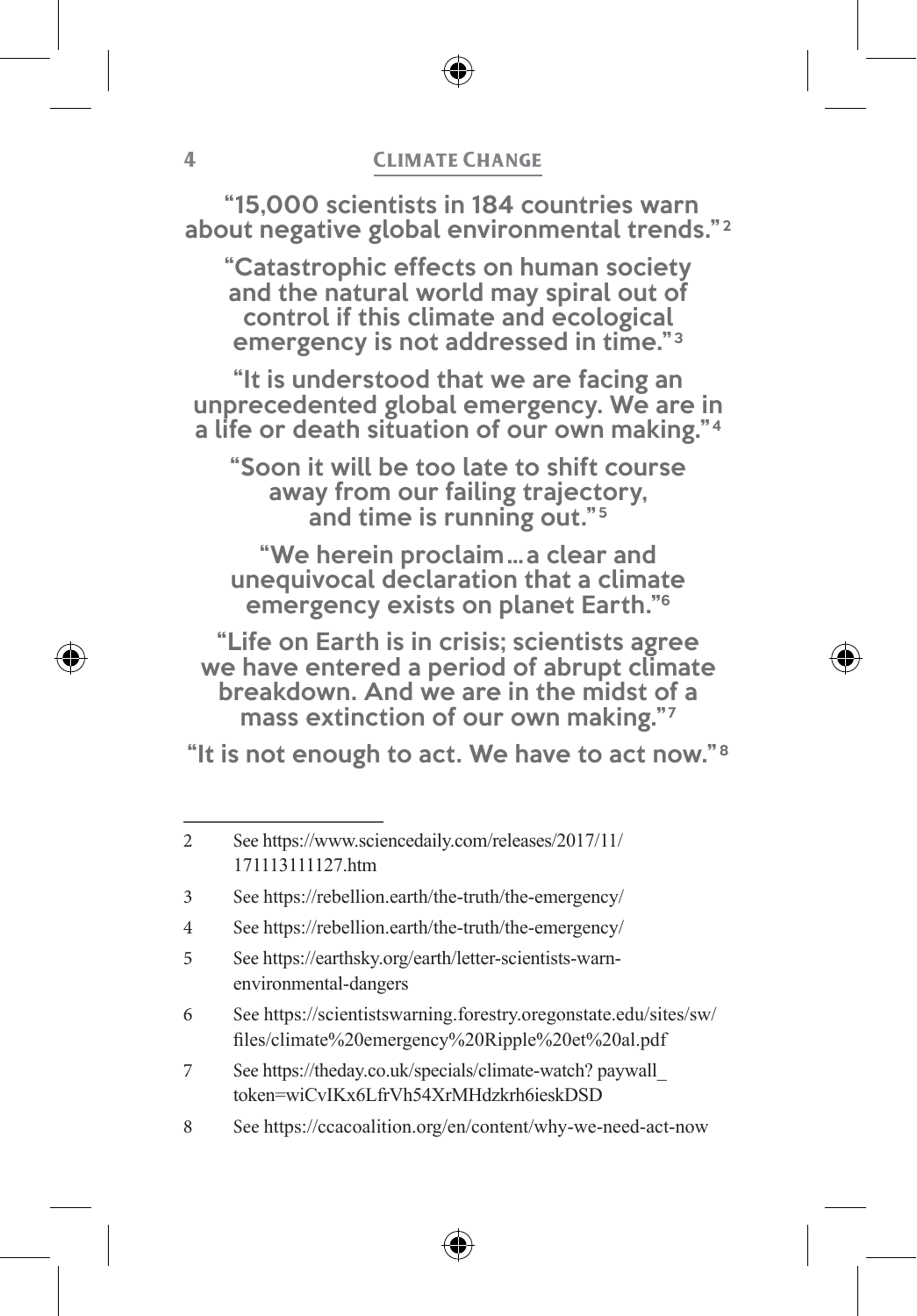#### IS IT THE END OF THE WORLD? 5

Such are the sober warnings now sounding nearly everywhere and every day from a growing movement whose members are sincerely dedicated to saving planet Earth. The following is just a sample of influential organizations that have joined a chorus of worldwide voices demanding immediate action to avert this life-or-death threat:

United Nations Act Now Climate Change Campaign9 Nasa: Global Climate Change<sup>10</sup> Amnesty International: Climate Change<sup>11</sup> Extinction Rebellion: The International Movement <sup>12</sup>

In a nutshell, what's happening is this: Our planet is becoming an increasingly dangerous place to live. Almost daily, we are bombarded with tragic news reports covering the latest deadly disaster. Killer earthquakes, destructive tsunamis, raging fires, monster hurricanes, devastating floods, and horrific tornados keep hammering our environment. Countless homes are being destroyed. Human beings are dying. Tears keep flowing.

Everyone on all sides of the debate agree that such catastrophes are quite real, devastating, and

<sup>9</sup> See https://www.un.org/en/actnow/

<sup>10</sup> See https://climate.nasa.gov/faq/16/is-it-too-late-to-preventclimate-change/

<sup>11</sup> See https://www.amnesty.org/en/what-we-do/climate-change/

<sup>12</sup> See https://rebellion.earth/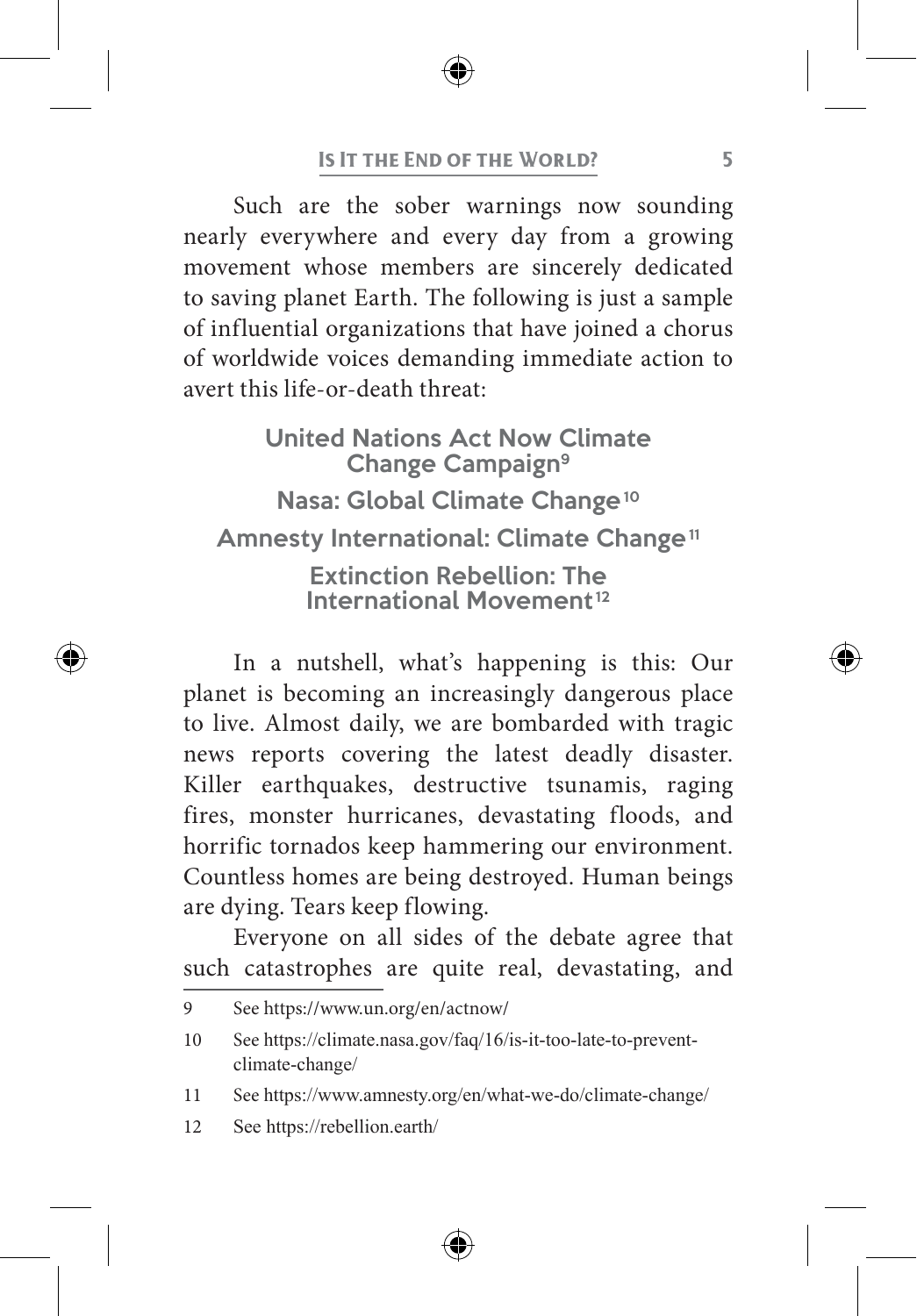#### 6 Climate Change

heartbreaking, but *why* are these things happening? *That is the question.*

"The primary culprit is climate change!" declare many scientists, researchers, and activists. The basic concept behind their conviction is that we humans are too reliant on fossil fuels such as oil, coal, and natural gas to power civilization. Fossil fuel use results in the emission of "greenhouse gases" such as carbon dioxide and methane gas, which, after being released into our atmosphere, supposedly trap planetary heat and prevent it from dissipating into outer space. Many scientists believe that this trapped heat is steadily warming our earth and oceans, leading to "global warming," which, they earnestly contend, is contributing to disastrous consequences like:

> More intense heat waves Melting polar ice caps Rising sea levels Extreme weather Larger, stronger storms More frequent wildfires Increasing droughts Water shortages and crop failures Widespread famines Mass animal extinctions

Essentially, what's happening is that real weatherrelated catastrophes, with their horrific consequences,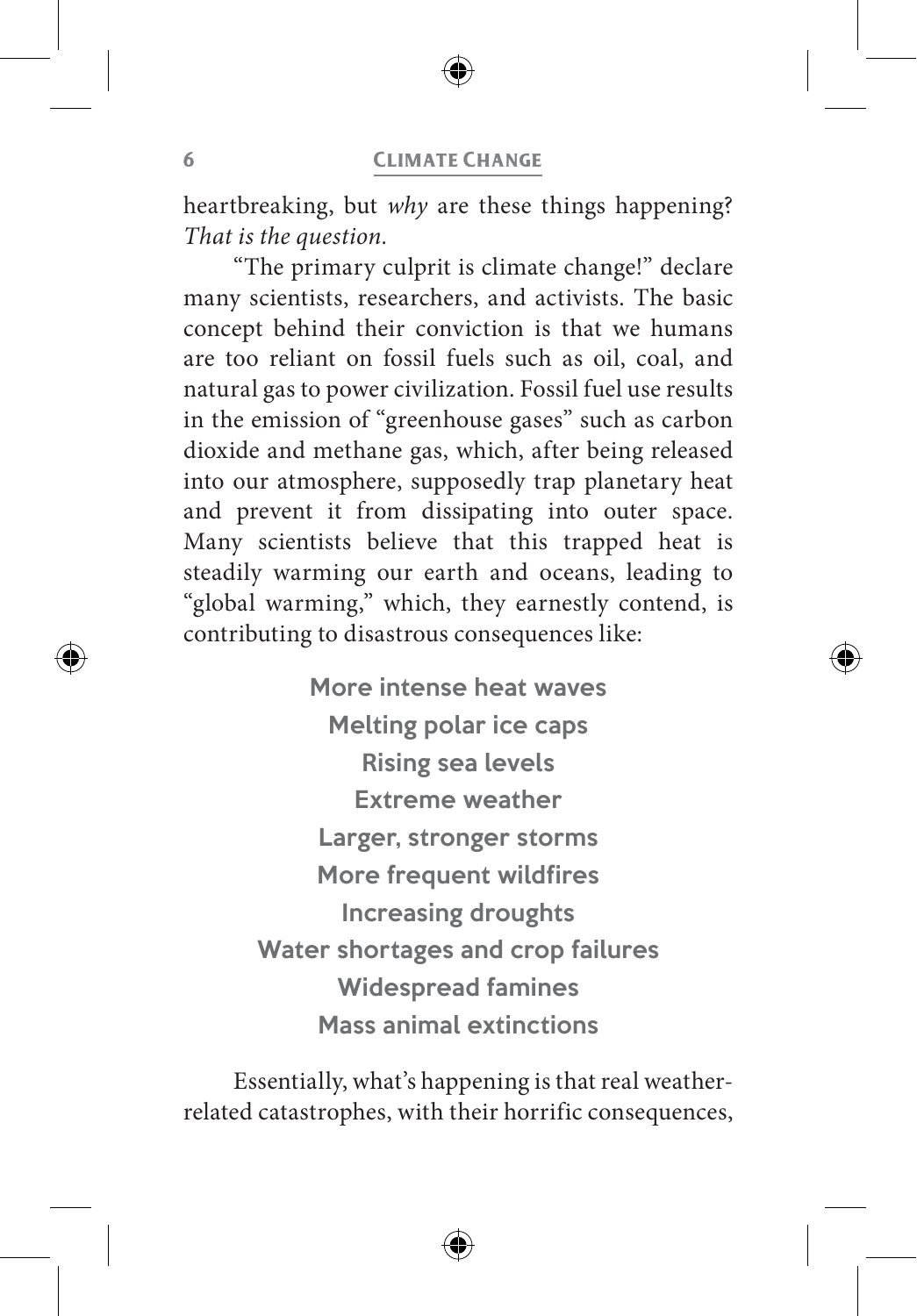#### IS IT THE END OF THE WORLD? 7

are increasing, and humanity's heavy reliance on fossil fuels is being blamed as public enemy #1. As a result, "climate anxiety" over the current "climate emergency" has gripped millions. Even kids are scared. "We only have a few years left before Mother Earth gets so hot that our environment implodes!" is a terrifying thought.

Therefore, just like rising sea levels, the number of protestors is steadily rising, too. They're energized and deeply committed to influencing governments and lawmakers to pass fossil-fuel-limiting legislation NOW, before it's too late. "If we don't act quickly," they warn, "we could all be DEAD in a few years."

Speaking before the World Economic Forum held in Switzerland, teenage climate activist Greta Thunberg thundered, "I want you to act as if the house is on fire, because it is." Picked by *Time Magazine* as its 2019 Person of the Year, Greta hopes lawmakers will act immediately to limit fossil fuels, cut carbon emissions, and counteract global warming, which, she firmly believes, will help heal the earth so we can all live here longer.

Just for the record, the purpose of this little book isn't primarily to agree or disagree with climate science. This writer also appreciates all sincere efforts to make our planet a safer place to live. I also support the development of safe and renewable sources of energy, such as wind, water, and solar power, plus sound legislation leading to less pollution. Of course, I want to breathe fresh air too. Instead, the goal of this little work is to address deadly disasters and climate change